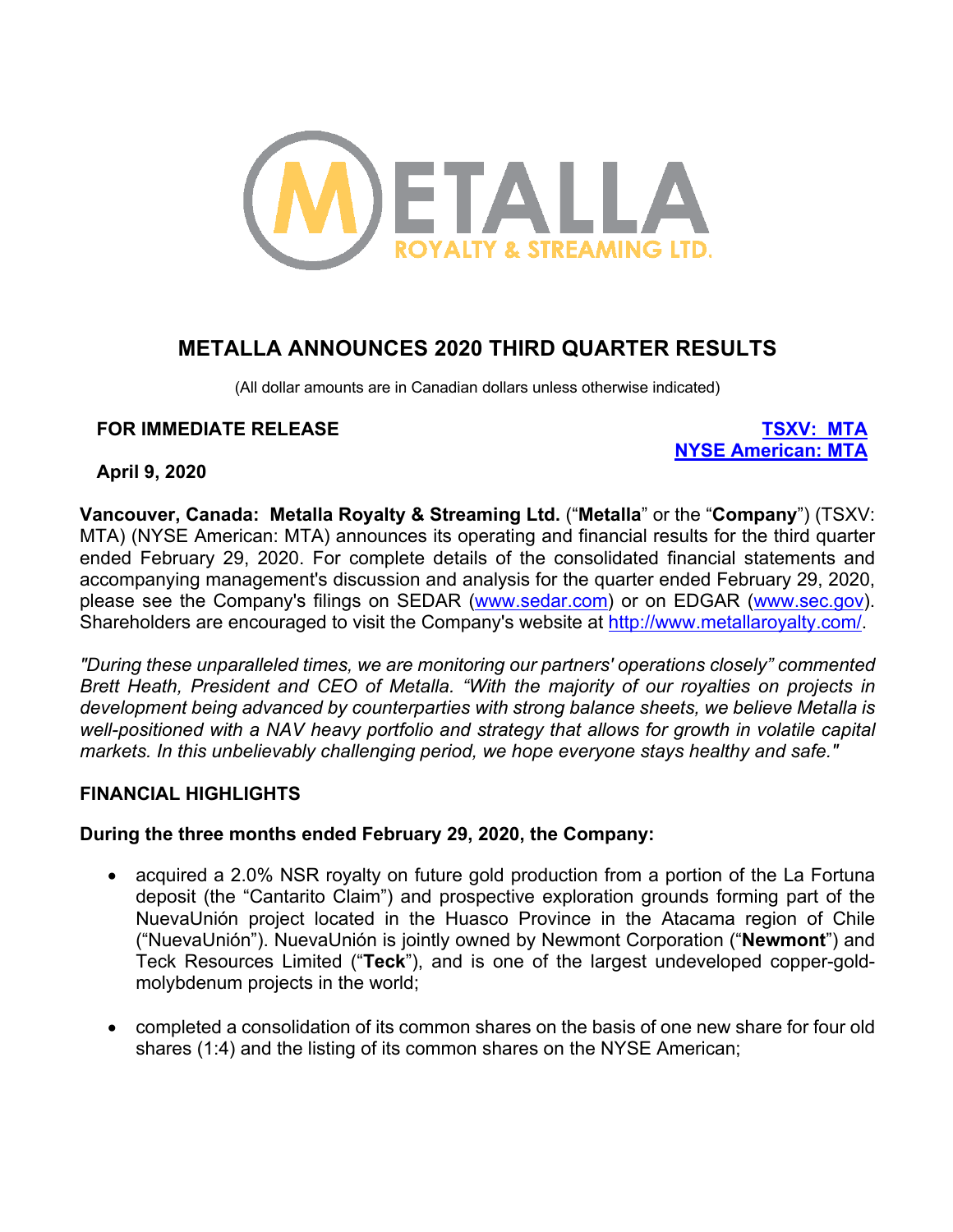- recognized revenue on 59,143 (2019 76,775) attributable silver ounces ("oz.") at an average realized price of US\$17.40 (2019 - US\$15.23) and average cash cost of US\$6.39 (2019 - US\$6.23) per oz. (see non-IFRS Financial Measures);
- generated operating cash margin of US\$11.01 (2019 US\$9.00) per attributable silver oz. from the Endeavor silver stream, New Luika Gold Mine ("**NLGM**") stream held by Silverback Ltd. ("**Silverback**"), and other royalty interests (see non-IFRS Financial Measures);
- recognized revenue from royalty and stream interests of \$1,264,175 (2019 \$1,442,006), net loss of \$2,081,951 (2019 - \$446,105), and adjusted EBITDA of negative \$68,387 (2019 - positive \$490,168) (see non-IFRS Financial Measures); and
- recorded fiscal year-to-date cash flow used in operating activities, before net change in non-cash working capital items, of \$284,165 (2019 - \$2,178,358 provided) along with its financing activities, resulted in working capital of \$6,674,988 (May 31, 2019 - \$862,799).

## **UPDATES ON ROYALTIES AND STREAMS**

Since March 2020, several measures have been implemented in Canada, Australia, Argentina, Mexico, and in other jurisdictions where we hold royalties and streams in response to the increased impact from the coronavirus ("COVID-19"). These measures, which include the implementation of travel bans, self-imposed quarantine periods and social distancing, have caused material disruption to business globally resulting in an economic slowdown. Global equity markets have experienced significant volatility and weakness. Governments and central banks have reacted with significant monetary and fiscal interventions designed to stabilize economic conditions. There are significant uncertainties with respect to future developments and impact to the Company related to the COVID-19 pandemic, including the duration, severity and scope of the outbreak and the measures taken by governments and businesses to contain the pandemic. While the impact of COVID-19 is expected to be temporary, the current circumstances are dynamic and the impacts of COVID-19 on our business operations cannot be reasonably estimated at this time, such as the duration and impact on future production for our partner operators at their respective mining operations.

#### **Santa Gertrudis**

In Q4 of calendar year 2019, Agnico Eagle Mines Limited ("**Agnico**") announced the discovery of a new high-grade deposit called Espiritu Santo, 500 metres southeast of Amelia, including highgrade shallow mineralization with intersections such as 5.9 grams per tonne ("g/t") gold and 159 g/t silver over 6.5 metres and 6.8 g/t gold and 42 g/t silver over 3 metres.

Agnico also released an updated resource estimate at Santa Gertrudis with its first indicated resource of 104,000 ounces (5.1 million tonnes at 0.64 g/t gold) and an inferred resource of 1.2 million ounces (22.1 million tonnes at 1.64 g/t gold). The resource estimate does not encompass its Q4 drilling that extended mineralization along strike, depth and the new discovery at Espiritu Santo.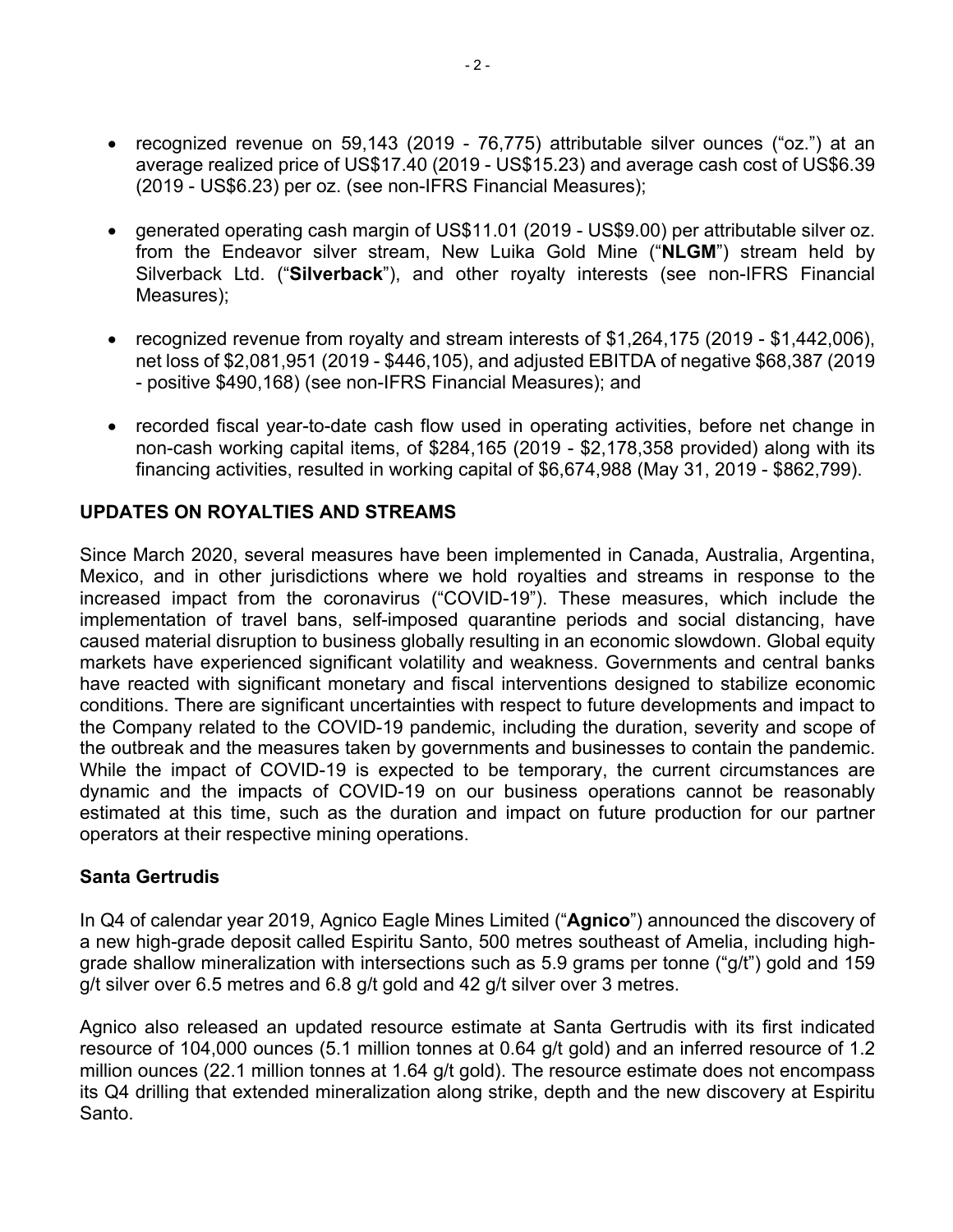Agnico's largest drill program in Mexico was at Santa Gertrudis in 2019, drilling a total of 42,778 metres. Drilling completed throughout the 44,145-hectare property was greater than the original budget of 29,000 metres due to the discovery of the Amelia deposit. Drilling at Amelia deposit totaled 19,352 metres at the end of 2019 and resulted in an increase in the strike length to a total of 900 metres; the deposit remains open along strike and at depth. Through the success of drilling in 2019, Agnico declared an initial inferred resource estimate of 521,000 ounces of gold at Amelia. Agnico is planning a 25,000-metre drill program in 2020 to test the new discovery at Espiritu Santo and expand the current mineral resources. Geological mapping and surface sampling continue to find additional target areas for drilling on the property. Notable highlights from Agnico's news release dated February 13, 2020 include 13.4 g/t gold over 3.8 metres and 9.6 g/t gold over 6 metres on the property.

Agnico's disclosure on its website states that it believes the Santa Gertrudis project has the potential to be a similar size operation to La India and is currently evaluating plans to incorporate a heap leach operation for the low-grade ore and a mill for the high-grade underground ore.

Metalla holds a 2.0% NSR on the Santa Gertrudis property.

## **El Realito**

Agnico announced ongoing drilling success at its El Realito project located adjacent to its operating La India Mine in Sonora, Mexico. The success has resulted in a new probable reserve estimate of 106,000 ounces of gold and 485,000 ounces of silver (4.7 million tonnes at 0.71 g/t gold and 3.24 g/t silver). El Realito currently has measured and indicated resources in addition to the aforementioned reserve of 37,000 ounces of gold and 228,000 ounces of silver (1.9 million tonnes at 0.31 g/t gold and 3.74 g/t silver) and an inferred resource of 4,000 ounces of gold and 24,000 ounces of silver (0.3 million tonnes at 0.47 g/t gold and 2.64 g/t silver).

Agnico has budgeted US\$3.3 million for 17,000 metres of drilling at La India for 2020.

Metalla holds a 2.0% NSR on the El Realito property.

Following the Government of Mexico's decree that all non-essential business suspend operations until April 30, 2020, Agnico announced on April 2, 2020 that it is ramping down activities at its La India mining operation and suspending exploration activities in Mexico during this period. This could delay development on the properties underlying the Santa Gertrudis and El Realito royalty assets held by the Company.

#### **NuevaUnión**

Shortly after announcing our acquisition of a gold royalty on NuevaUnión by press release on February 18, 2020, Newmont and Teck, who jointly operate the project, filed an environmental impact statement for the project with the Chilean authorities. The filing involves a planned expenditure of US\$152 million for drilling and other work intended to form the basis for development of a mining plan.

Metalla holds a 2.0% gold NSR on a portion of the La Fortuna project.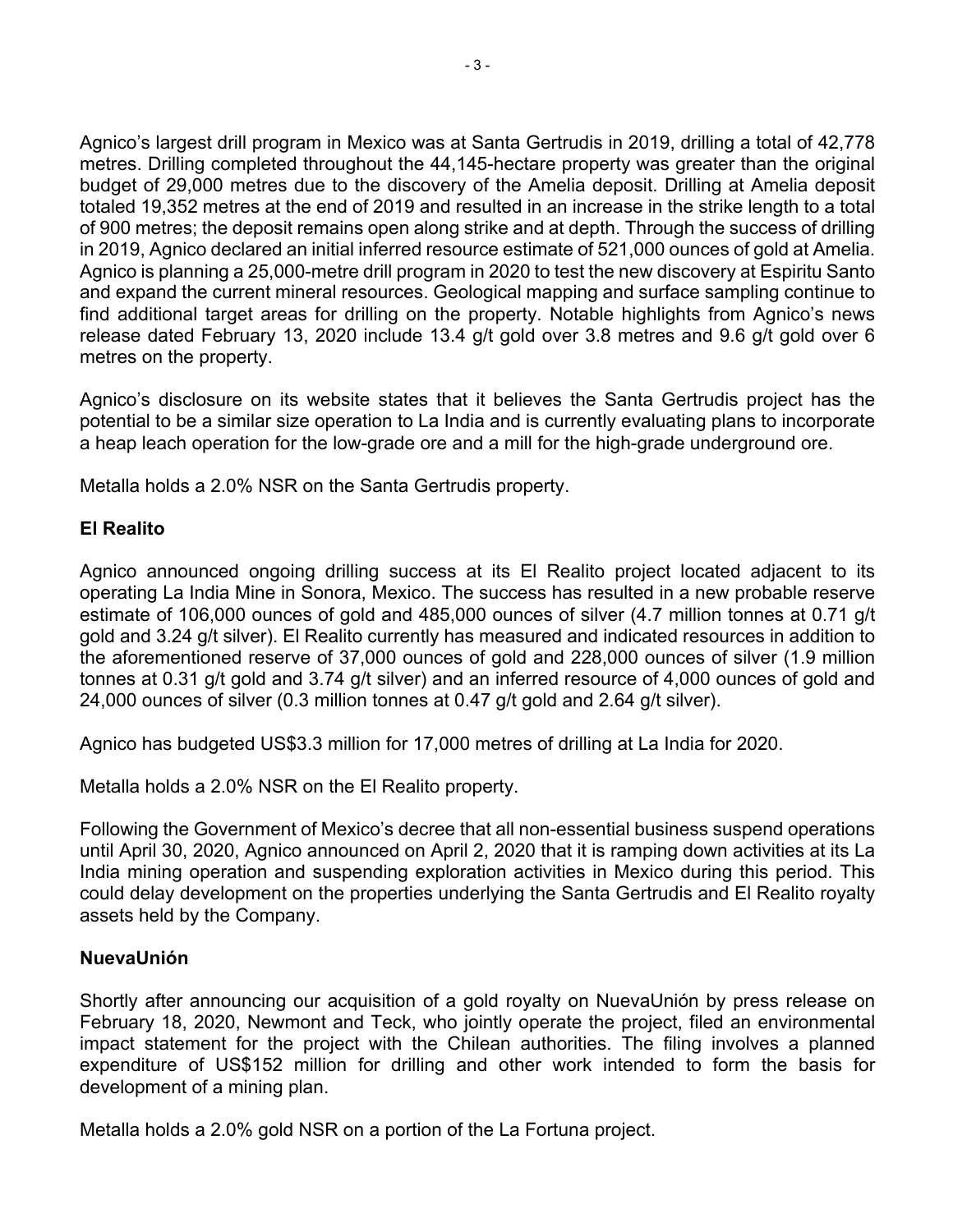## **COSE & Joaquin**

Metalla received its first royalty payment on COSE and Joaquin for production in the fourth quarter of 2019. The payment was related to mainly development ore shipped to the Manantial Espejo plant.

Pan American Silver Corporation ("**Pan American**") disclosed by news release on January 15, 2020 that pre-production underground development at both COSE and Joaquin mines progressed during 2019, along with the purchase of the necessary mining equipment and the completion of the infrastructure facilities. Pan American stated that both mines will enter the production phase in early 2020 with ore being processed at the Manantial Espejo mill.

Pan American later reported by news release on March 23, 2020, operations at Pan American's COSE and Joaquin mines in Argentina have been temporarily suspended in order to comply with a mandatory national quarantine and on April 1, 2020 confirmed that temporary suspension was extended until April 13, 2020 and could be subject to further extension. On April 2, 2020, a new decree was issued by the government of Argentina to expand the list of exemptions that will include mining production as essential for the Argentine economy. Although mining production is now permitted again, the impact of these suspensions on mining production levels and resulting cash flow to Metalla is difficult to predict. COSE and Joaquin were both expected to be ramping up production in the first half of 2020. While we expect near-term cash flow on Metalla's royalties on these assets to be lighter than previously anticipated, we believe the Company's balance sheet is more than adequate to sustain any extended suspension at the COSE and Joaquin mines.

Metalla holds a NSR royalty of 1.5% and 2.0% on COSE and Joaquin mines, respectively.

#### **Fifteen Mile Stream**

St Barbara Limited ("**St Barbara**") disclosed in their news release on January 22, 2020, they continue to have exploration success at Fifteen Mile Stream as it continues to enlarge the planned reserve pits and delineate potential satellite pits along trend.

At Seloam Brook, 700 metres west of the Plenty deposit, significant mineralization was intercepted suggesting the potential to be a pit extension of the main Fifteen Mile Stream proposed pits. Notable near surface highlights include 1.19 g/t over 6 metres and 2.85 g/t over 3 metres.

At the main Hudson and Egerton MacLean zones, shallow high-grade mineralization has been discovered that will aid in connecting the Egerton and Hudson pits. The best result was 3.21 g/t at 6 metres. West of Egerton, St Barbara intercepted lateral continuity of shallow mineralization 100 metres west of the current resource with a 1.98 g/t over 7 metres. East of Egerton-MacLean and west of 149, the gap continues to be shortened as mineralization was intercepted at 6.84 g/t over 1 metre.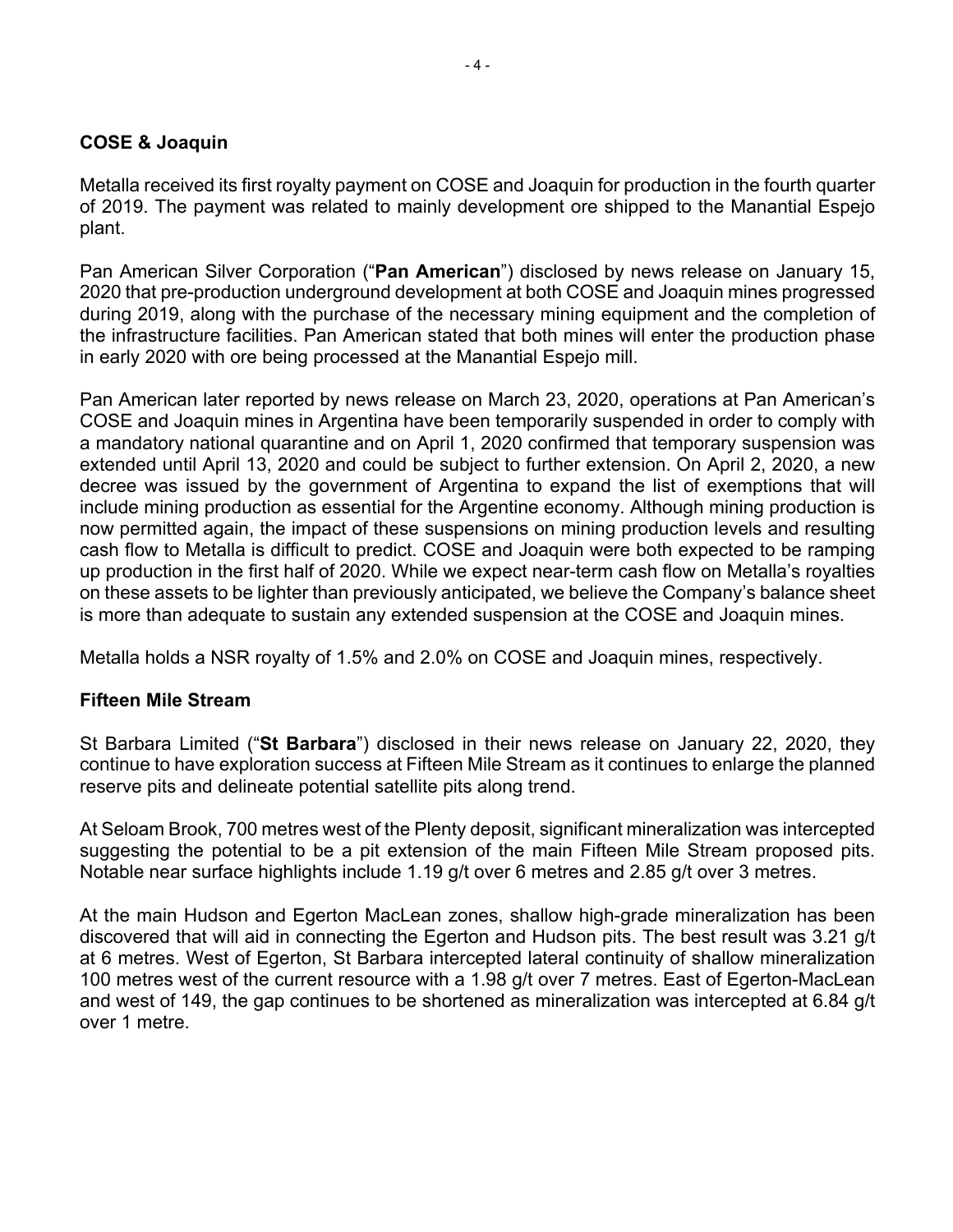At the 149 deposit, drilling continued to confirm the potential for 149 to be a satellite pit for Fifteen Mile Stream. Extensional drilling 60 metres to the east intercepted 0.86 g/t over 56 metres and 1.03 g/t over 16 metres near surface. Drilling to the south of identified a disseminated halo of mineralization extending over 230 metres of strike length with notable hits of 1.41 g/t over 6 metres and 1.39 g/t over 11 metres. 400 metres east of the 149 Deposit, initial results suggest that mineralization may be extended into a new zone call 149 extension intercepting 1.31 g/t over 22 metres.

St Barbara plans on releasing an updated project timeline in June 2020.

Metalla holds a 1% NSR on the Hudson, Egerton-Maclean, 149 and the majority of the Plenty deposit and a 3% NSR on the remainder of Plenty and Seloam Brook.

#### **Wasamac**

Monarques Gold Corporation ("**Monarques**") has begun the permitting process for the Wasamac project in Rouyn-Noranda Quebec. The expectation is a permitting timeline of 2 years, the project was selected as a pilot project by the Government of Quebec for permitting process support.

Metalla holds a 1.5% NSR on the Wasamac project.

#### **Beaufor**

Monarques has outlined their intentions to re-start underground operations at the Beaufor mine in Val-d'Or, Quebec within 12-18 months. Concurrently, Monarques will begin a drilling program to focus expanding resource blocks with a focus on high-grade zones.

Metalla holds a 1.0% NSR on the Beaufor mine.

#### **San Luis**

SSR Mining Inc. ("**SSR**") have declared they plan to initiate a detailed mapping program in 2020 at the San Luis project located in Peru. The mapping program will focus on the land near the mineral resources on the project to potentially expand the mineral resource on the project.

Metalla holds a 1% NSR on the San Luis project.

#### **Goodfish-Kirana**

Warrior Gold Inc. ("**Warrior**") advises that it continues to intersect high-grade gold at the "A" Zone, Goodfish-Kirana property in Kirkland Lake, Ontario. Mineralization in the main zone has been extended by 100 m to the east and 50 metres to the west for a total strike length of 300 m and vertical depth of 225 metres. Notable intercepts in the drill program include 11.52 g/t gold over 3 metres and 11.25 g/t gold over 1.5 metres in the newly discovered south footwall of "A" zone which appears to be a subparallel zone to the main zone 50 metres to the south.

Metalla holds a 1% NSR Royalty on the "A" Zone Goodfish-Kirana property.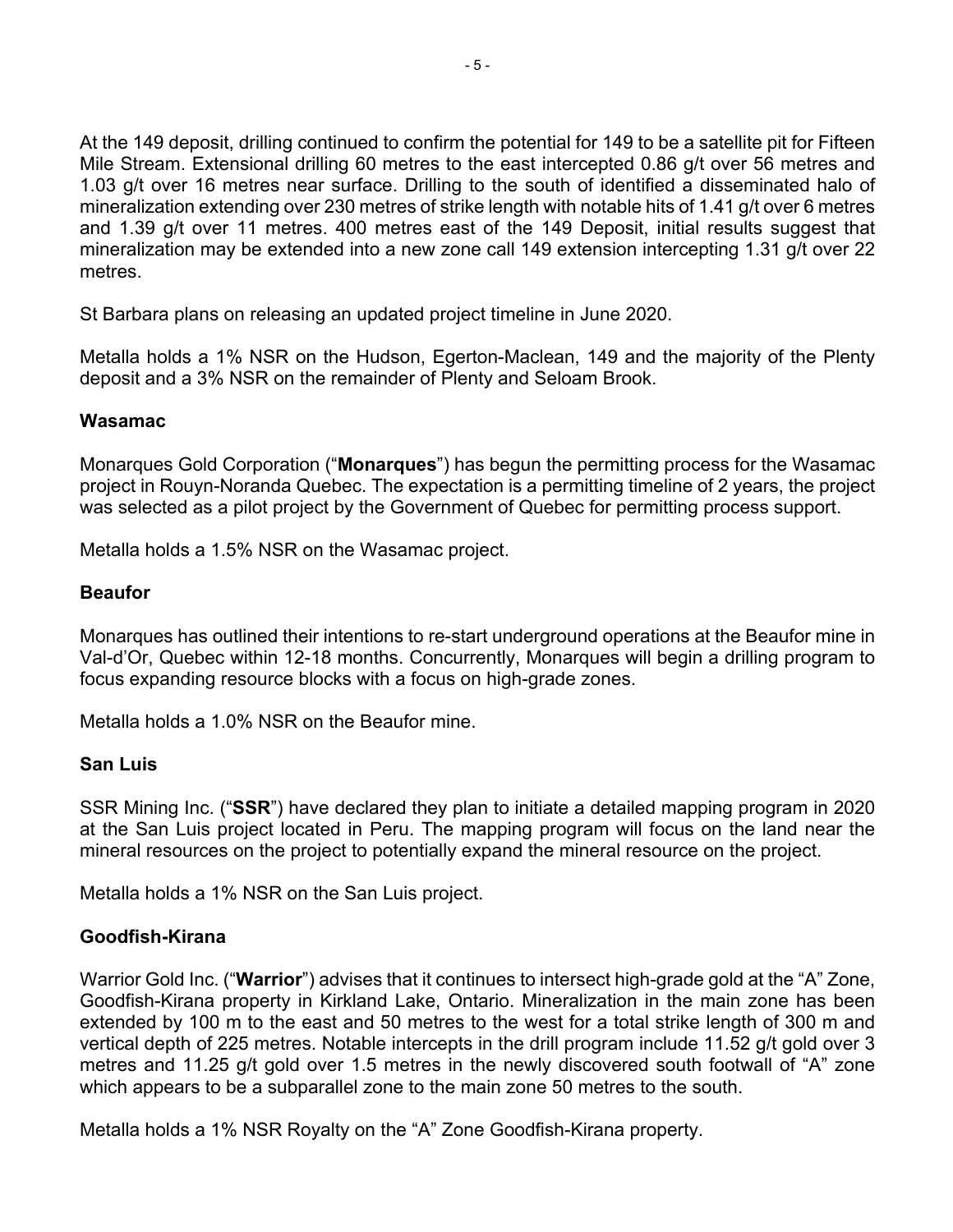#### **Lourdes**

On March 10, 2020, Pucara Resources Corporation ("**Pucara**") outlined their intentions to merge with Magnitude Mining Ltd. Concurrently, Pucara will raise gross proceeds of \$3.5 million upon listing on the TSX-V. Proceeds of the raise will be used on exploration activities on the Lourdes property in Ayacucho, Peru. Field work has outlined four potential targets on the property associated with Au-Cu-Mo anomalies, a two-phase drill program testing nine drill targets has been recommended.

Metalla holds a 1% NSR on the Lourdes property.

#### **Endeavor Mine Silver Stream**

The operator of the Endeavor Mine in Cobar, Australia, CBH Resources Limited ("**CBH**") is currently running a formal sale process on the Endeavor Mine. The focus at Endeavor is the new discovery of the Deep Zinc Lode at depth and potential open pit scenario that was originally outlined in a historic study completed in 2007. The Endeavor Mine will remain on care and maintenance until the sale is completed.

Metalla has the right to buy 100% of the silver production up to 20 million ounces from the Endeavor Mine for an operating cost contribution of US\$1.00 per ounce of payable silver, indexed annually for inflation, plus a further increment of 50% of the silver price in excess of US\$7.00 per oz.

#### **New Luika Silver Stream**

Shanta Gold Limited ("**Shanta**") disclosed in their news release on January 16, 2020 that their annual production for 2019 totaled 84.5 thousand oz. of gold, ahead of their guidance of 80-84 thousand oz. for the year at NGLM located in Tanzania. Shanta also announced that it added 135 thousand oz. of gold reserves to the current mine plan during the year, net of depletion.

For 2020, Shanta has disclosed guidance of 80-85 thousand Au oz. and a 65% increase in its exploration budget to US\$5 million over 2019.

Metalla holds a 15% interest in a silver stream on NLGM at an ongoing cost of 10% of the spot silver price.

#### **QUALIFIED PERSON**

The technical information contained in this news release has been reviewed and approved by Charles Beaudry, geologist M.Sc., member of the Association of Professional Geoscientists of Ontario and of the Ordre des Géologues du Québec and a director of Metalla. Mr. Beaudry is a QP as defined in National Instrument 43-101 *Standards of Disclosure for Mineral Projects*.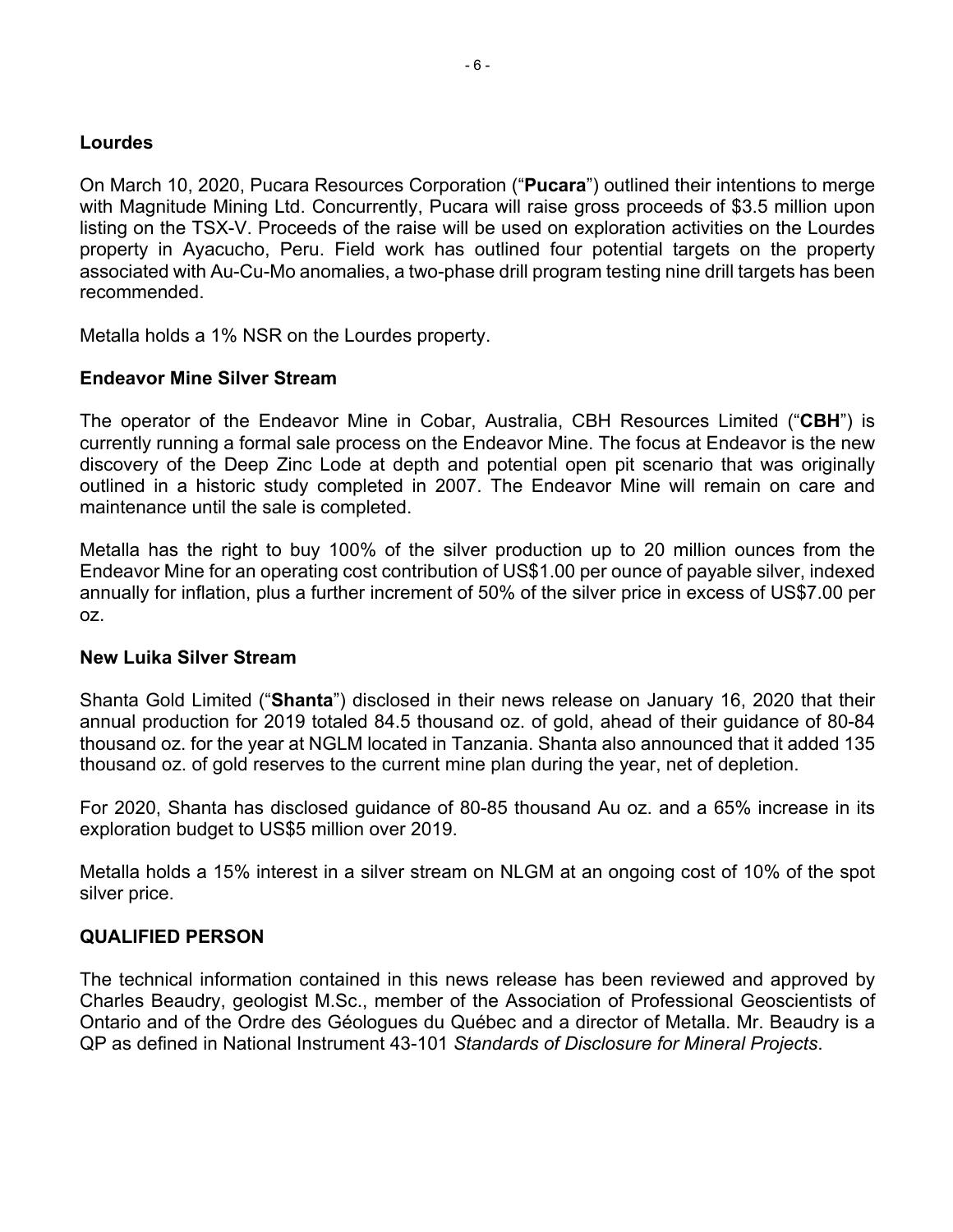#### **ABOUT METALLA**

Metalla is a precious metals royalty and streaming company. Metalla provides shareholders with leveraged precious metal exposure through a diversified and growing portfolio of royalties and streams. Our strong foundation of current and future cash-generating asset base, combined with an experienced team gives Metalla a path to become one of the leading gold and silver companies for the next commodities cycle.

For further information, please visit our website at www.metallaroyalty.com

## **ON BEHALF OF METALLA ROYALTY & STREAMING LTD.**

(signed) "Brett Heath"

President and CEO

#### **CONTACT INFORMATION**

#### **Metalla Royalty & Streaming Ltd.**

Brett Heath, President & CEO Phone: 604-696-0741 Email: info@metallaroyalty.com

Kristina Pillon, Investor Relations Phone: 604-908-1695 Email: kristina@metallaroyalty.com

Website: www.metallaroyalty.com

*Neither the TSXV nor its Regulation Services Provider (as that term is defined in the policies of the Exchange) accept responsibility for the adequacy or accuracy of this release.*

#### *Non-IFRS Measures*

*The items marked above are alternative performance measures and readers should refer to non-international financial reporting standards ("IFRS") financial measures in the Company's Management's Discussion and Analysis for the nine months ended February 29, 2020 as filed on SEDAR and as available on the Company's website for further details. Metalla has included certain performance measures in this press release that do not have any standardized meaning prescribed by IFRS including average cash cost per ounce of attributable silver, average realized price per ounce of attributable silver, and cash margin. Average cost per ounce of attributable silver is calculated by dividing the cash cost of sales, plus applicable selling charges, by the attributable ounces sold. In the precious metals mining industry, this is a common performance measure but does not have any standardized meaning. The Company believes that, in addition to conventional measures prepared in accordance with IFRS, certain investors use this information to evaluate the Company's performance and ability to generate cash flow. Cash margin is calculated by subtracting the average cash cost per ounce of attributable silver from the average realized price per ounce of attributable silver. The Company presents cash margin as it believes that certain investors use this information to evaluate the Company's performance in comparison to other companies in the precious metals mining industry who present results on a similar basis. The presentation of these non-IFRS measures is intended*  to provide additional information and should not be considered in isolation or as a substitute for measures of performance prepared in accordance *with IFRS. Other companies may calculate these non-IFRS measures differently.*